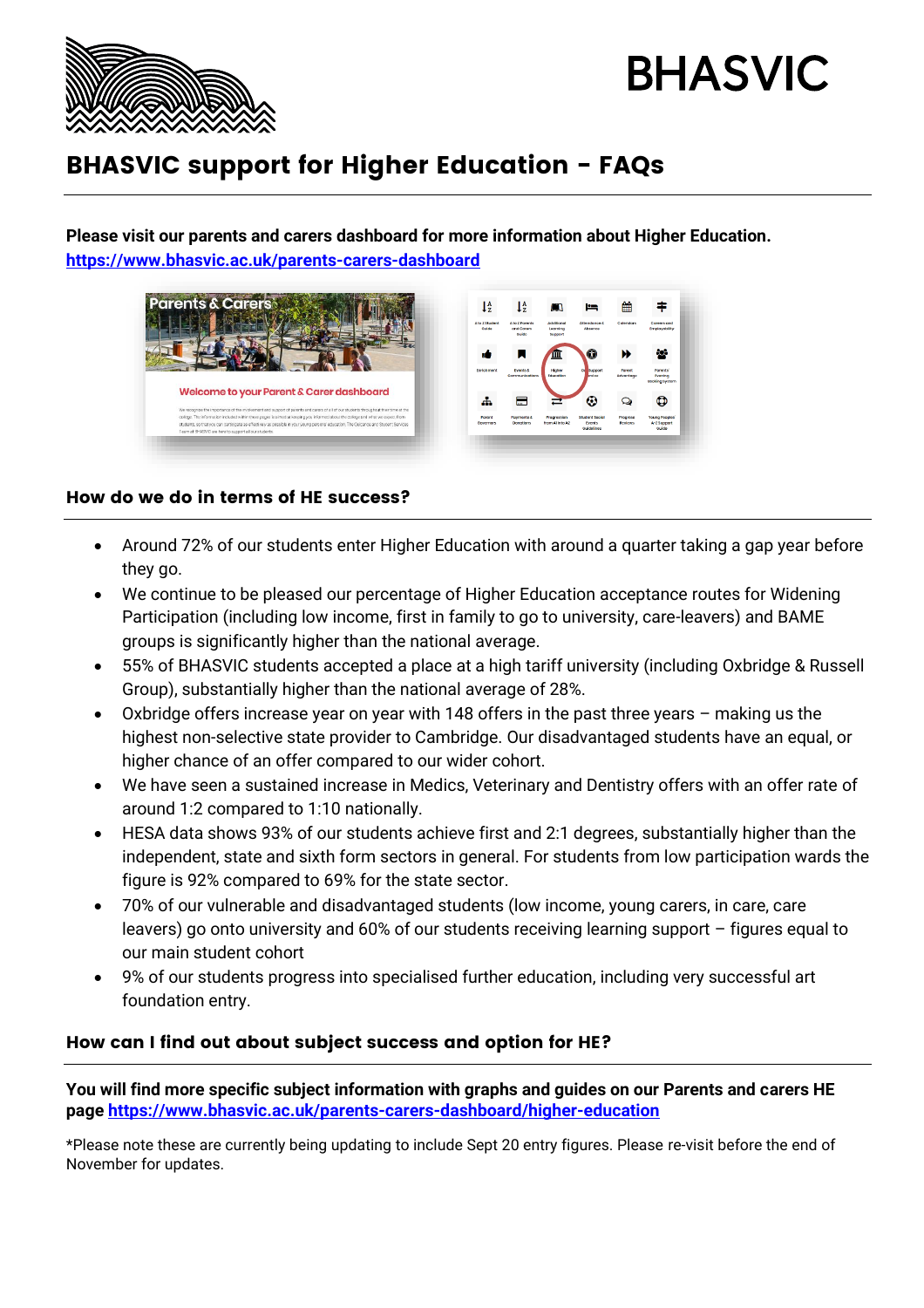HIGHER EDUCATION SUBJECT POSTERS: Please find a list of helpful resources below relating to Higher Education and Employment in the subject areas we offer:-

| <b>Biology</b>    | <b>Business</b>                           | <b>Business &amp;</b><br><b>Finance</b> | <b>Chemistry</b>             | <b>Classical</b><br><b>Civilisation</b> | Higher Education at BHASVIC 9e<br><b>Computing</b><br>In Sept 2018, 12 BHASVIC students<br>in Sept 2016, 12 BHASVIC Students<br>dillerent frollen Language at 11<br>dillerent university auge at 11<br>students university auge at 11<br>students studied combined frollen. 17<br>Lang & Lit at 8 dillerent unis<br>English remains year on year top ten subjects<br><b>Students study English Language, English</b><br>Literature or a combination of both of A level |                      |
|-------------------|-------------------------------------------|-----------------------------------------|------------------------------|-----------------------------------------|------------------------------------------------------------------------------------------------------------------------------------------------------------------------------------------------------------------------------------------------------------------------------------------------------------------------------------------------------------------------------------------------------------------------------------------------------------------------|----------------------|
| <b>Economics</b>  | <b>Engineering</b>                        | <b>English</b><br>Language              | <b>English</b><br>Literature | <b>Environmental</b><br><b>Science</b>  | The skills you gain through studying an English<br>degree are marketable in most career areas.<br><b>All They</b><br>Graphic<br>Arts administrator<br>Film director<br><b>Design</b><br><b>Information officer</b><br><b>Marketing concurrent</b><br>Public relations officer<br>Accords manager                                                                                                                                                                       |                      |
| Geography         | <b>Health &amp;</b><br><b>Social Care</b> | <b>History</b>                          | Law                          | <b>Mathematics</b>                      | Social media manager<br>Top 10 Universities for English<br><b>Medical</b><br><b>Design</b><br>Dank<br>St Ardis<br>Canada<br>Petimet A<br><b>Careers</b><br>A combined degree<br>tinguistics with Notries Chinese                                                                                                                                                                                                                                                       | ern<br>eign<br>uages |
| <b>Philosophy</b> | Photography                               | <b>Physics</b>                          | <b>Politics</b>              | <b>Psychology</b>                       | English Language and Creative Writing<br><b>Sociolog</b><br>extiles<br><b>Science</b>                                                                                                                                                                                                                                                                                                                                                                                  |                      |

### What subjects should I choose to entry specific HE Courses

Subject choices at A level are important. Please see separate document giving more detail.

#### Do universities accept BTECs

The very top universities will still expect A levels but the vast majority of universities see BTECs as equivalent to A levels and have either option in their entry requirements. A Distinction/Distinction\* at BTEC is equivalent to and A/A\* at A level.

In fact out highest acceptance rate for uni comes from a mix of BTECs and A levels.

#### What support does BHASVIC offer for entering HE

The following calendar gives you some idea of how we support students at BHASVIC in deciding whether to apply for higher education and if they do decide to apply, how to select their university and relevant course, and how to complete the application process.

**The following calendar gives you some idea of how we support students at BHASVIC in deciding whether to apply for higher education and if they do decide to apply, how to select their university and relevant course, and how to complete the application process.** 

## A1 Year (Autumn 2021)

- **Careers staff available** students encouraged to book appointments with our careers staff
- **How parents/carers can support:** Talk to students about their BHASVIC course choices, future plans.

## A1 Year (Spring 2022)

- **My Future Plans** Tutor sessions considering pathways higher education, apprenticeships
- **Futures Fair** wide range of exhibitors from all sectors
- **A1-A2 Transfer** Students make their second year course choices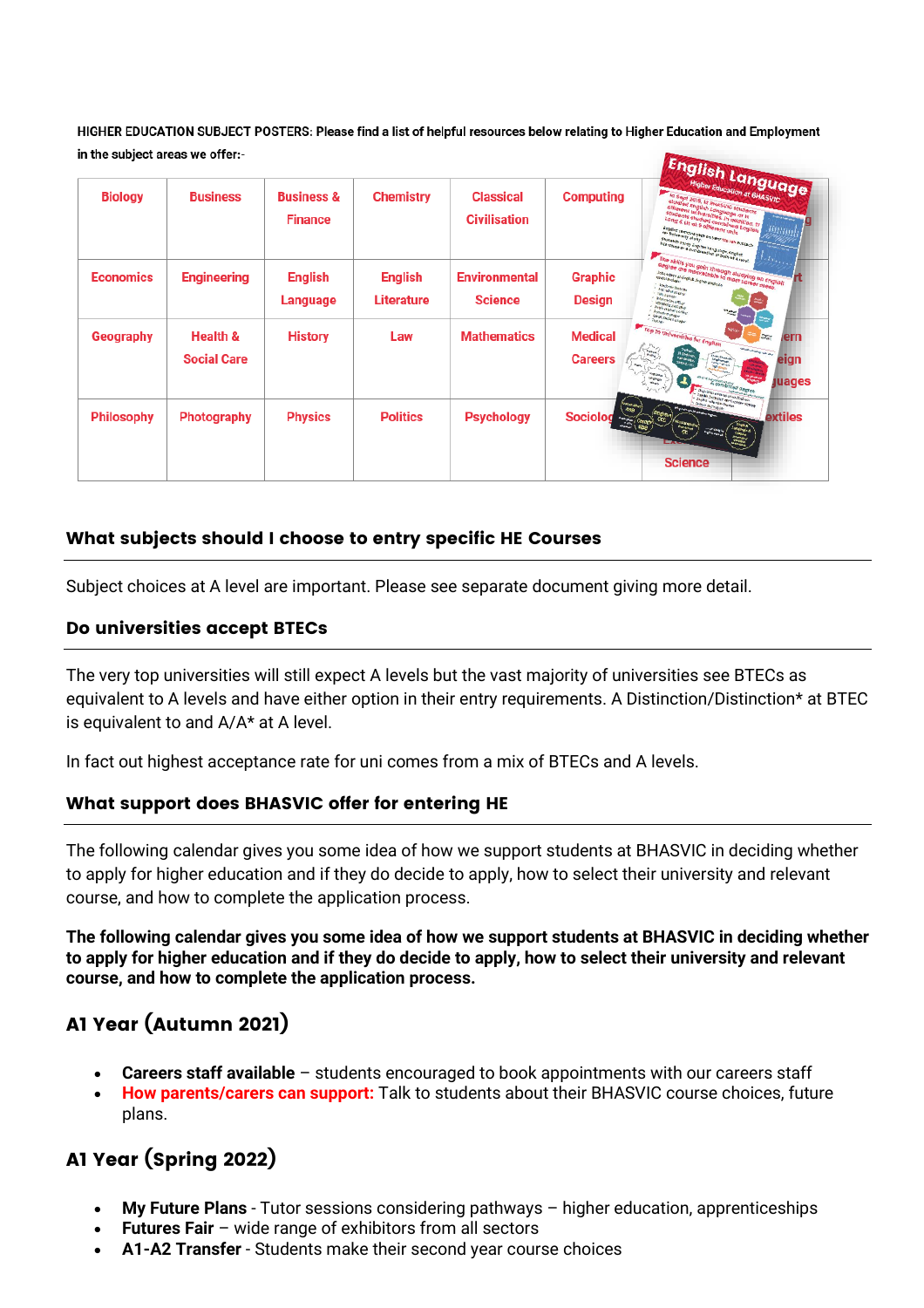- **Higher Education/Specialist evenings** for parents/carers parents evenings
- **Careers staff available** students encouraged to book appointments with our careers staff
- **How parents/carers can support:** HE evening for parents/carers, talk to students about their BHASVIC course choices, future plans.

# A1 Year (Summer 2022)

- **Research skills** 6 Tutor sessions dedicated to considering future pathways
- **Open days** Students begin to attend open days at universities they may be interested in
- **Progression Day** Students have an opportunity to attend a local university
- **Careers Enrichment Day** Students must attend careers sessions of their choice
- **Careers staff available** students encouraged to book appointments with our careers staff
- **Personal Statements** Students introduced to personal statements an important aspect of their applications
- **Help me write your reference** Students give information to tutors to help them write individual references
- **Subject references** –are completed in July. Subject references are made available via Parent Advantage to parents / carers at the end of term
- **Predicted Grades** are completed in July and made available via Parent Advantage to parents / carers at the end of term
- **Tutor references** student provide info and drafts completed, prior to September final updates.
- **Preparation work for Personal Statements** to be completed in the autumn term
- **Summer schools and taster days**  in preparation for applying to university
- **How parents/carers can support:** Support students in researching options. Support and encourage students to attend university open days. Discuss choices and encourage matching preferred choices with realistic predicted grades. Home will receive subject references.
- **Open Days:** There is a lot of useful info online. Students will be spending a lot of time and money at University and we strongly suggest visiting universities to check they are right for them. Prime times are June/July and September/October. Students need to plan and book online in advance. We will authorise absences on receipt of evidence (emails) to reception.
- UCAS Open Days search tool: [https://www.ucas.com/ucas/undergraduate/getting-started/events](https://www.ucas.com/ucas/undergraduate/getting-started/events-and-open-days)[and-open-days](https://www.ucas.com/ucas/undergraduate/getting-started/events-and-open-days)

# A2 Year (Autumn 2022)

- **College Internal Deadlines for all guaranteed UCAS applications**
	- o **Early Application deadline** Fri 25th September for Oxbridge and Medics.
		- o **Priority Application** deadline Fri 13th November for guaranteed processing before the national deadline.
		- o **Standard deadline** Fri 11th Dec.
		- o **Ex-student deadline** Fri 11th Dec.
- **Personal Statements** focus in tutor on writing Personal Statements (5/6 sessions) and support given by tutors on draft statements to improve quality. Additional support offered to WP students.
- **UCAS Apply Sessions** BHASVIC runs regular sessions (every lunchtime through mid-October to end of November) where Guidance managers will check students online applications. Students MUST attend a session for their application to progress
- **References, Predicted Grades and Personal Statements** checked and reviewed in tutor sessions
- **How parents/carers can support:** Continue to support researching options. Open days will still be available early in the autumn term. Read through personal statements. Encourage to be realistic about choices reflective of predicted grades. Remind students to check their emails.
- **Ensure deadlines are met:** This is crucial. Our general office staff (and university staff) are term time only so do not work over Christmas.